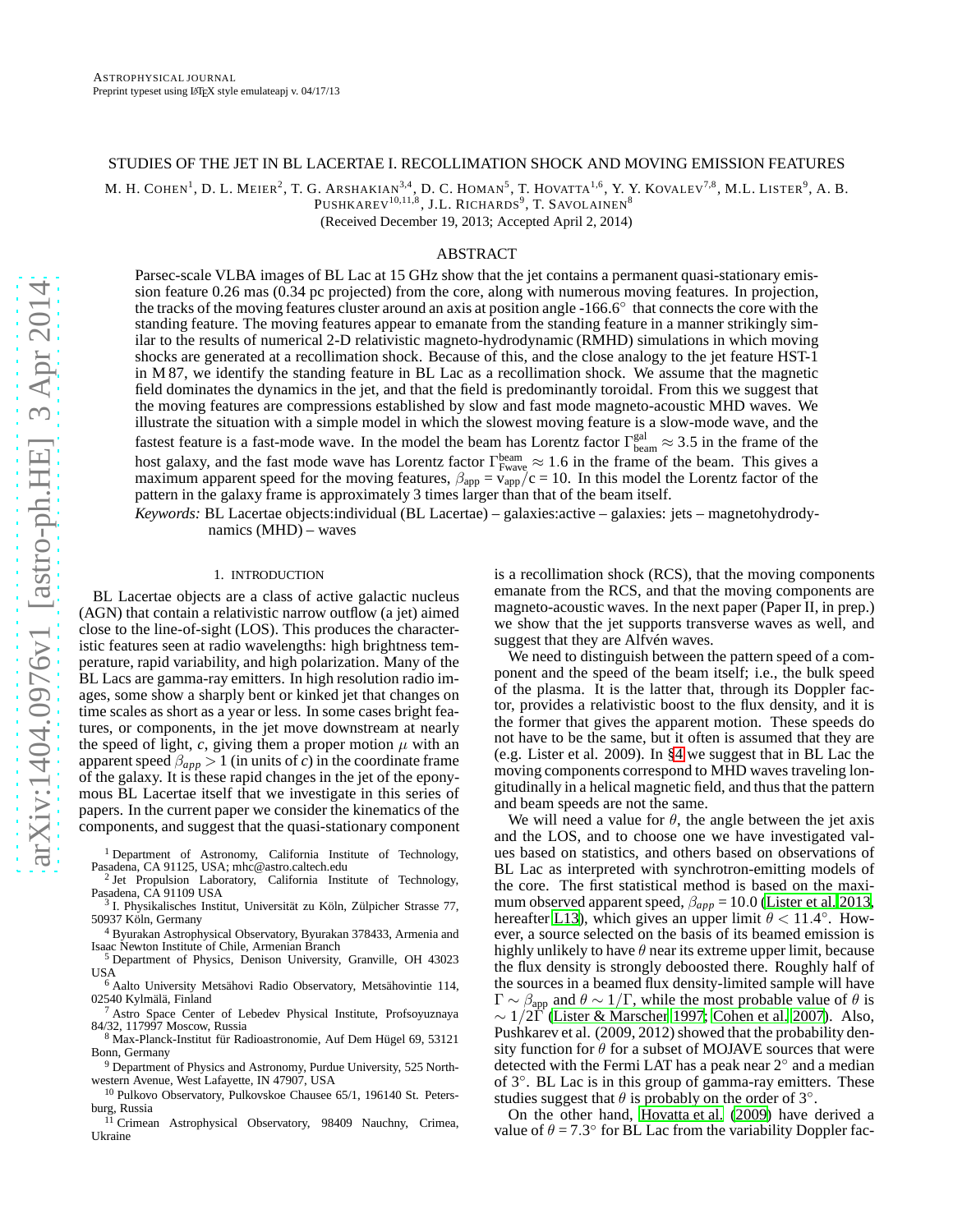tor technique, and [Jorstad et al. \(2005](#page-9-4)) (hereafter [J05\)](#page-9-4) have derived  $\theta = 7.7^{\circ} \pm 1.9^{\circ}$  using a light-travel time argument. These are remarkably close. Thus measurements and synchrotron theory give  $\theta \sim 7.5^{\circ}$ , while probability arguments suggest  $\theta \sim 3^{\circ}$ . Further observations that affect  $\theta$  are of the position angle (PA) of the jet, which for BL Lac is variable and changes by up to  $20^\circ$  on time scales of 5 years [\(J05,](#page-9-4) [L13](#page-9-0)). When this is deprojected it means that  $\theta$  itself changes by a few degrees. [Caproni et al. \(2013\)](#page-9-5) have studied these changes with a precession model, and find that  $\theta$  changes by about  $4^{\circ}$  to  $5^{\circ}$ , apparently without crossing the LOS. In this paper, when necessary, we will assume  $\theta \approx 6^{\circ}$ , and that the foreshortening is a factor of 10.

High-resolution observations at millimeter wavelengths show that, on a scale of 0.2 mas, the PA of the inner jet of BL Lac is variable [\(J05](#page-9-4)). These PA variations led to a suggestion by [Stirling et al. \(2003](#page-9-6), hereafter S03) that the PA swings periodically, with a period of  $2.3 \pm 0.3$  years. This time scale was verified by [Mutel & Denn](#page-9-7) [\(2005\)](#page-9-7) (hereafter MD05) who also said that the period was not unique, and that a period of 13.1 years would fit as well. The [Caproni et al. \(2013\)](#page-9-5) study yielded a precession period of 12.1 yr. In this paper we will show that on time scales of 1-12 years the PA is variable but not periodic. The PA variations form an important part of our story, as they appear to be connected to the excitation of waves on the ridge line (Paper II).

Observational studies [\(Gabuzda et al. 2000;](#page-9-8) [Lister & Homan 2005](#page-9-9)) have shown that the jets of BL Lac sources can be highly polarized, and that they have a bimodal distribution of electric vector position angle (EVPA) relative to the jet axis. In most cases the EVPA is longitudinal; i.e. roughly parallel to the axis, but in a small fraction of the cases it is transverse. Longitudinal EVPA is often interpreted as arising from an optically thin jet with a predominantly transverse magnetic field; although [Lyutikov et al. \(2005\)](#page-9-10) have emphasized that this is not necessarily the case. For a relativistic beam the ray path in the beam frame is perpendicular to the axis when  $\theta = \theta_{crit} \equiv \sin^{-1}(1/\Gamma)$  and in this case, when the field is helical with a high pitch angle and the jet is unresolved, the EVPA is longitudinal. However, the EVPA will vary as  $\theta$  moves away from  $\theta_{crit}$ . Transverse EVPA will be seen only for small  $\theta$  [\(Lyutikov et al. 2005\)](#page-9-10). If the jet is resolved, then for a helical field there should be a transverse gradient of rotation measure (RM) [\(Blandford](#page-9-11) [1993\)](#page-9-11). [Gabuzda et al. \(2004\)](#page-9-12) tested this by measuring the RM in four BL Lacs, and they found indications of transverse gradients as expected for a helical magnetic field. However, this result is controversial as Taylor  $\&$  Zavala (2010), using stricter criteria, did not detect a gradient of RM in four objects, including two of those studied by [Gabuzda et al.](#page-9-12) [\(2004](#page-9-12)). This has been further studied by [Hovatta et al. \(2012\)](#page-9-14) with extensive simulations of noise and other errors. They find a significant transverse gradient in four sources, of which two, 3C 273 [\(Asada et al. 2002;](#page-9-15) [Zavala & Taylor 2005\)](#page-9-16) and 3C 454.3 [\(Zamaninasab et al. 2013](#page-9-17)), have the signature expected for a helical field.

The evidence for a helical magnetic field in BL Lac comes from the high polarization and from the longitudinal EVPA. [O'Sullivan & Gabuzda](#page-9-18) [\(2009a\)](#page-9-18) have shown that its EVPA, corrected for rotation measure, remains longitudinal around a bend, and that at 7.9 GHz the polarization rises above 30%. Since the maximum polarization that can be attained by synchrotron radiation is 71% in a uniform magnetic field, then in

BL Lac the field must be well-ordered, at least in those parts of the jet where the polarization is high. From these studies, and because we can reasonably infer the existence of a helical field in 3C 273 and 3C 454.3, we assume that in the jet frame of BL Lac the magnetic field basically has a helical shape, and that the pitch angle is not small.

The plan of this paper is as follows. In [§2](#page-1-0) we discuss the various bright features (components) in the jet (core, quasistationary, moving) that are tracked by the MOJAVE program. In [§3](#page-4-0) we consider the quasi-stationary component near the core and why it is likely that it is a recollimation shock. In [3.3](#page-6-1) we extend this discussion to several other sources. In [§4](#page-6-0) we discuss the physical nature of the moving components in terms of fast and slow magneto-acoustic waves. [§5](#page-8-0) contains a discussion of our results, and conclusions are in [§6.](#page-8-1)

BL Lac is nearby for a blazar  $(z = 0.0686)$  and our linear resolution is high (1 mas corresponds to 1.29 pc in the galaxy). This provides a great advantage to our study. The second great advantage we have is that BL Lac varies rapidly, and phenomena including PA variation and wave motion can be captured in a few years.

## 2. OBSERVATIONS

<span id="page-1-0"></span>The MOJAVE program [\(Lister & Homan 2005,](#page-9-9) Monitoring of Jets in Active Galactic Nuclei with VLBA Experiments) is conducting regular observations of about 300 sources with the VLBA at 15 GHz [\(L13](#page-9-0)). The observing cadence varies from a few weeks for the most variable sources, to about 3 years for slowly-changing ones. BL Lac varies rapidly and we are currently observing it every one to two months. Here we present results from 55 epochs between 1996.2 and 2013.0. For this paper we also have added results from other programs whose results are in the VLBA archives, for a total of 110 epochs, all observed on the VLBA at a frequency near 15.3 GHz. See [L13](#page-9-0) for the most recent discussion of the MOJAVE program and its results, and for references.

We use multiple "snapshot" images from the VLBA in this paper. This involves observing BL Lac for a few minutes at



<span id="page-1-1"></span>**Figure 1.** Image of BL Lac at 15.4 GHz, epoch 2011.14.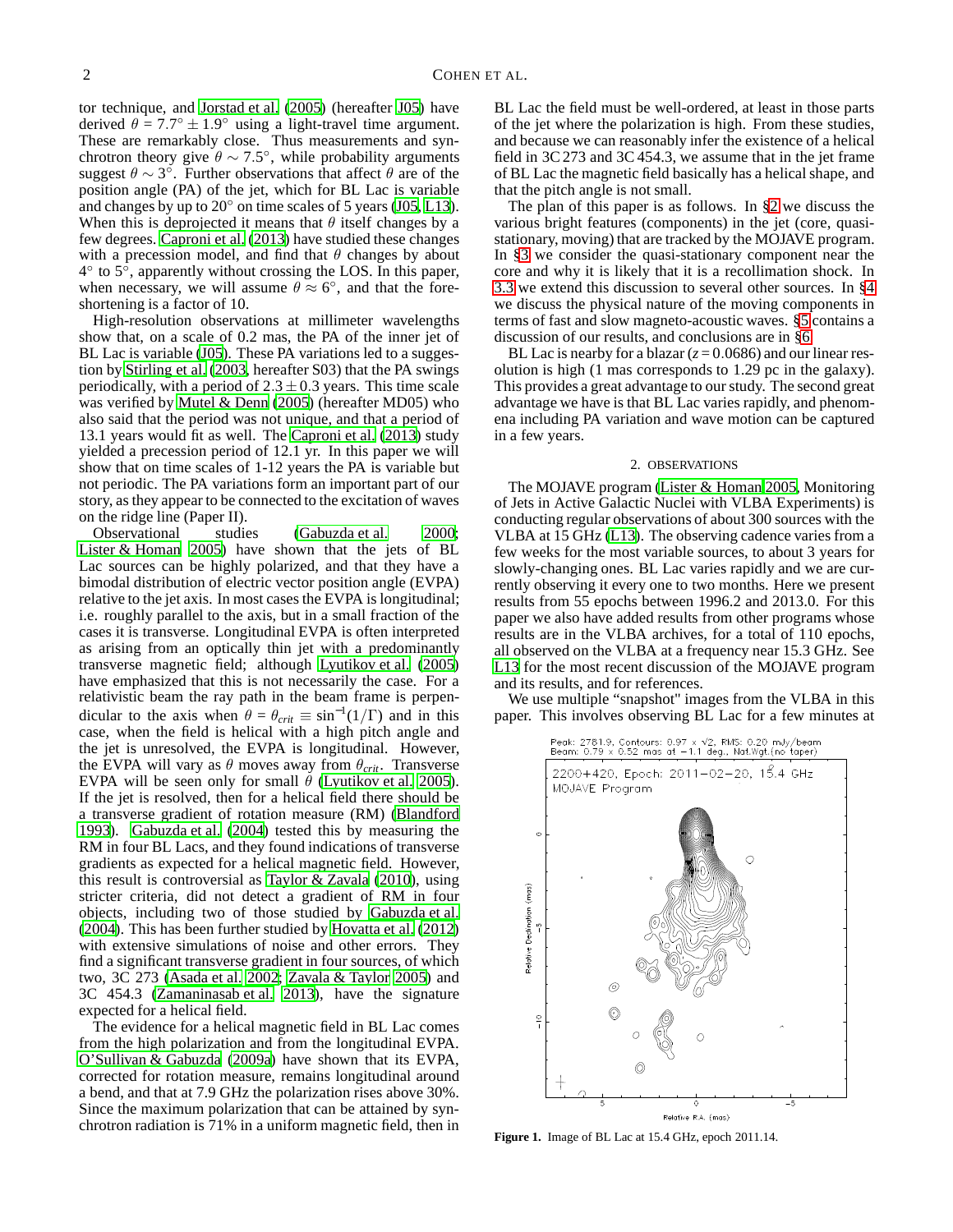**Table 1** Fitted Jet Components

<span id="page-2-0"></span>

| I.D.<br>(1)    | Epoch<br>(2) | I<br>(Jy)<br>(3) | $\mathbf{r}$<br>(mas)<br>(4) | P.A.<br>(°)<br>(5) | Maj.<br>(mas)<br>(6) | Ratio<br>(7) | Maj. P.A.<br>$(^\circ)$<br>(8) |
|----------------|--------------|------------------|------------------------------|--------------------|----------------------|--------------|--------------------------------|
| 0              | 1996-02-28   | 0.71             | 0.00                         | 0.00               | 0.07                 | 1.00         |                                |
| $\overline{0}$ | 1996-05-16   | 1.69             | 0.00                         | 0.00               | 0.00                 | 1.00         |                                |
| $\overline{0}$ | 1996-10-27   | 1.47             | 0.00                         | 0.00               | 0.04                 | 1.00         |                                |
| $\overline{0}$ | 1997-03-10   | 1.09             | 0.00                         | 0.00               | 0.00                 | 1.00         |                                |
| $\overline{0}$ | 1997-04-06   | 0.86             | 0.00                         | 0.00               | 0.00                 | 1.00         |                                |
| $\theta$       | 1997-08-10   | 1.25             | 0.00                         | 0.00               | 0.06                 | 1.00         |                                |
| $\overline{0}$ | 1997-08-28   | 1.47             | 0.00                         | 0.00               | 0.04                 | 1.00         |                                |
| $\overline{0}$ | 1998-01-03   | 1.27             | 0.00                         | 0.00               | 0.03                 | 1.00         |                                |
| $\overline{0}$ | 1998-03-07   | 1.17             | 0.00                         | 0.00               | 0.07                 | 1.00         |                                |
| $\overline{0}$ | 1999-01-02   | 1.20             | 0.00                         | 0.00               | 0.06                 | 1.00         |                                |
| $\theta$       | 1999-05-16   | 1.21             | 0.00                         | 0.00               | 0.10                 | 1.00         |                                |
| $\overline{0}$ | 1999-05-29   | 1.17             | 0.00                         | 0.00               | 0.09                 | 1.00         |                                |
| $\overline{0}$ | 1999-07-24   | 1.89             | 0.00                         | 0.00               | 0.05                 | 1.00         |                                |
| $\overline{0}$ | 1999-09-12   | 1.93             | 0.00                         | 0.00               | 0.23                 | 1.00         | .                              |
| 0              | 1999-10-16   | 1.86             | 0.00                         | 0.00               | 0.00                 | 1.00         |                                |
| $\theta$       | 1999-11-06   | 2.06             | 0.00                         | 0.00               | 0.00                 | 1.00         |                                |

**Note**. — This table is available in its entirety in the online journal.

 $<sup>b</sup>$  Fewer than 5 epochs, or  $r > 4$  mas</sup>

each of a number of widely-separated hour angles. The result has the full angular resolution of the VLBA, but there still may be gaps in the uv-plane coverage, due mainly to the wide separations of the fixed antennas. Figure [1](#page-1-1) shows a 15 GHz image of BL Lac, made with the VLBA. It has a dynamic range of about 3000:1. The jet lies at a small angle  $\theta$  to the LOS and the foreshortening is about a factor of 10. The jet is actually long and thin. At the epoch of Figure [1](#page-1-1) it is reasonably straight, but at other epochs it is bent and sometimes kinked [\(L13\)](#page-9-0).

We make a model of the source that consists of a set of Gaussian components (circular when possible) and have made tests of the modelling procedure, by comparing results obtained by people working independently. In general, the stronger model components found with multiple snapshots are unique. Lister et al. (2013) showed that the accuracy of the locations of the centroids of the components, important for this paper, is about 1/5 the beamwidth, or about 0.1 mas EW by 0.2 mas NS, and for isolated bright components it is half that. We generally adopt  $\pm 0.1$  mas as the accuracy.

The strong source at the north end of the jet is the *core*, and a prominent emission feature is seen at about 2 mas south of the core. This feature is a blend of two of the components in the model for this epoch. In Figure [1](#page-1-1) the jet widens near  $r = 3$ mas and bends to the SE. This is seen in every 15 GHz image of BL Lac.

If the observational epochs are sufficiently close together the model components can be tracked without ambiguity, and they are generally seen to move downstream. We study each component and its motion carefully to decide if it is robust. This study includes an examination of the statistics of independent *x* and *y* fits of linear and acceleration terms to the motion. Further weight is given to the physical reality of a component when it has an identity that persists across a substantial frequency range; e.g. in [§2.3](#page-3-0) we shall see that the 15–GHz component C2 has approximately the same location and motion as the 43 GHz component S10 (S03).

Table [1](#page-2-0) gives the results of model-fitting Gaussian components to the  $(u,v)$  data. This table is similar to Table 4 in [L13,](#page-9-0) with the data listed by component number rather than

by epoch. Most of the data here are the same as in [L13,](#page-9-0) but because the data base is continuously being augmented, revisions are introduced into some components. Thus the data here are not identical to the data in [L13.](#page-9-0) Our final epoch for this paper is 23 December 2012. The temporal coverage prior to May 1999 is insufficient for robust cross-identification of jet features, so for those epochs in Table [1](#page-2-0) we have listed only the data for the core and for component 7, which are valid.

In this paper we restrict the discussion to physically plausible components by selecting only those that satisfy the following criteria: flux density  $S_{15} > 20$  mJy and size (FWHM) < 2.0 mas, in addition to noise and reliability requirements. Furthermore, we flag and do not use components in Table 1 that are seen at fewer than 4 epochs, or have  $r > 4$  mas. For July 2005 the core was constrained to be circular, to obtain a useful fit for Component 7. This means that the component positions in Table [1](#page-2-0) for July 2005 may not be compatible with those for other epochs, in solving for the kinematic properties as in Table 5 of [L13](#page-9-0).

Figure [2](#page-3-1) shows the radial motion of 24 components of BL Lac. The straight line starting at (1998,0) has a slope corresponding to  $\beta_{app} = 10$ , which is the value attained by component C1 although this is not seen in Figure [2](#page-3-1) because it lies at *r* > 4 mas. The highest value seen in Figure [2](#page-3-1) is  $\beta_{app} = 9.2$ , for component C11 [\(L13\)](#page-9-0).

## 2.1. *The Core*

The core of a jetted radio source is generally defined as the compact flat-spectrum component seen at one end of the jet; it appears at nearly every epoch and often is assumed to be stationary on the sky. In Figure [1](#page-1-1) the core is at the north end of the image, and is the reference point for all other components. However, the absolute position of the core can depend on the observing frequency, since usually it is regarded as the photosphere; i.e., the  $\tau \approx 1$  region in a smoothly-varying jet (see e.g. Sokolovsky et al. 2011; O'Sullivan & Gabuzda 2009b, Kovalev et al. 2008). The measured core shift in BL Lac, between 8 and 15 GHz, is of order 50  $\mu$ as [\(Pushkarev et al.](#page-9-19) [2012\)](#page-9-19). Further, the core may prove to be a compound structure when viewed at a shorter wavelength, with more resolution and less opacity. This is the case for BL Lac, as we now show.

Independent 43 GHz VLBA observations of BL Lac were made by [J05](#page-9-4) and by MD05 over partly-overlapping intervals between 1998 and 2003. [Jorstad et al. \(2005](#page-9-4)) show that BL Lac had three permanent components in the inner region: the 43 GHz core itself and two components to the south, labeled A1 and A2 (see [J05,](#page-9-4) Figure 16). [Mutel & Denn \(2005\)](#page-9-7) obtain a similar result; they see the same three components and call them C1, C2, and C3. S03 call the two northern components C1 and C2. To avoid confusion we will exclusively use the designations A0, A1, and A2 for the 43-GHz components, to refer to the core and the two components labeled A1 and A2 by [J05](#page-9-4). At 43 GHz A1 is substantially stronger than A0. We assume that A0 is the 43 GHz core of BL Lac, and A1 and A2 are stationary shocks in the jet. It is unlikely that A1 is the core and A0 is part of a counter-jet, because the Lorentz factor of the beam is of order 3 or more, and therefore there is an expected ratio of  $10<sup>3</sup>$  or more between the flux densities of the jet and the counter-jet.

[Jorstad et al.](#page-9-4) [\(2005\)](#page-9-4) list the separations of A1 and A2 from A0 as 0.10 and 0.29 mas, respectively [\(J05,](#page-9-4) Table 5). S03 show that the PA from A0 to A1 is variable, between about −153◦ and −190◦ . It was this swing in PA that led them to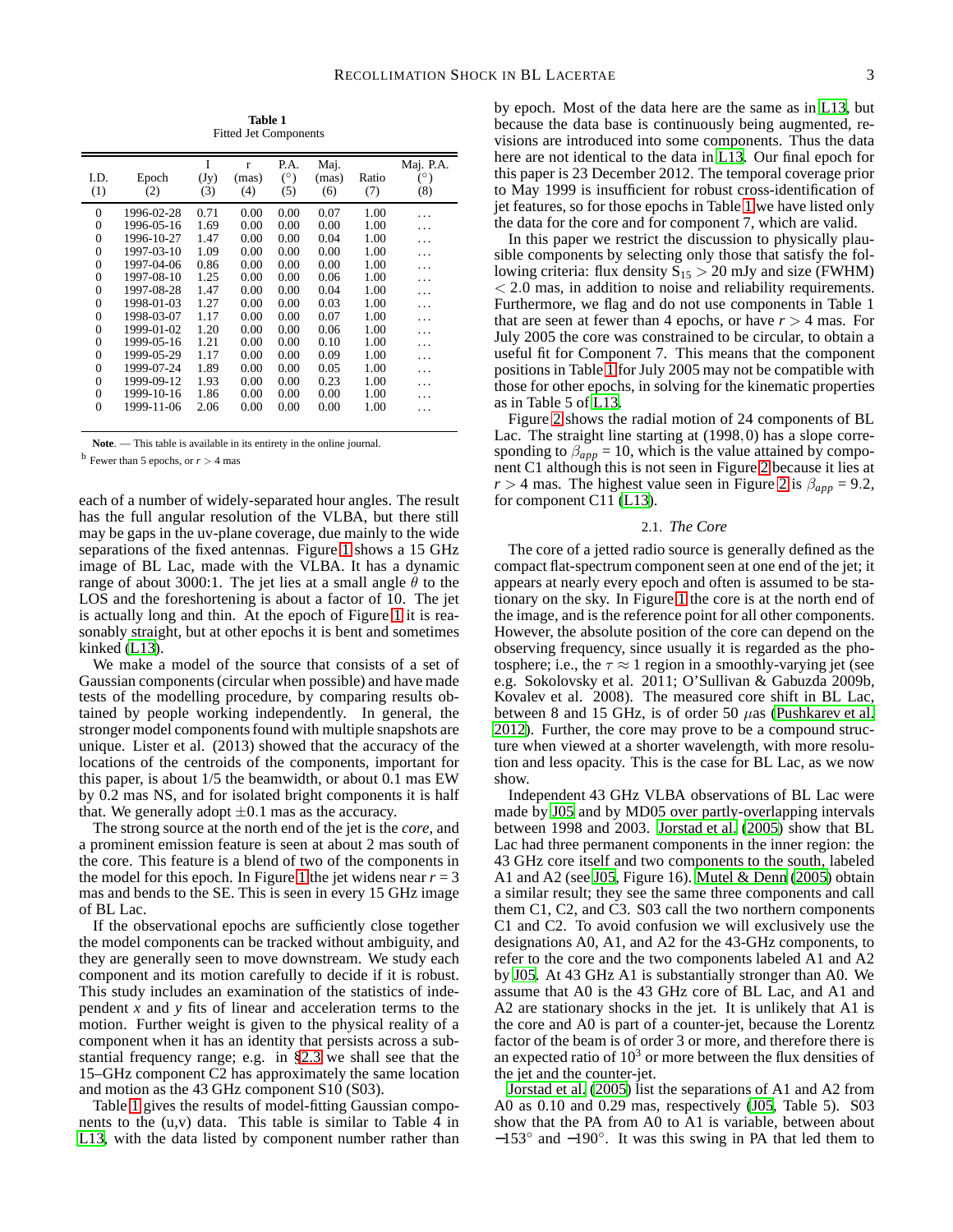

<span id="page-3-1"></span>**Figure 2.** Separation of the components from the core. The straight black line has a slope corresponding to  $\beta_{app} = 10$ .

suggest a periodicity. At 15 GHz the angular resolution of the VLBA is insufficient to separate A0 and A1 and together they form the core at 15 GHz. The variable PA between A0 and A1, however, does mean that the 15 GHz core moves on the sky. The motion depends on the 15 GHz flux density ratio between A0 and A1; this is unknown but at 43 GHz A1 is substantially stronger than A0 [\(J05](#page-9-4), MD05). In any event, the position shift will mainly be in the RA direction; the sky motion will be  $\leq 60 \ \mu$ as y<sup>-1</sup>. This is consistent with the proper motion measured at 8 GHz during 1994–1998: 20.4  $\pm$  6.6  $\mu$ as y<sup>-1</sup>, at  $PA = -16 \pm 16^{\circ}$  [\(Moór et al. 2011\)](#page-9-20). The accuracy of our position measurements is estimated as  $\pm 0.1$  mas so we ignore the possible shifts in the apparent core position.

# 2.2. *The Quasi-Stationary Component*

At 15 GHz BL Lac contains a quasi-stationary component, C7, seen in Figure [2](#page-3-1) at about 0.26 mas from the core. In Figure [3,](#page-4-1) an RA-Dec plot, C7 is seen as the tight cluster of points with a centroid at  $r = 0.26$  mas and position angle  $PA = -166.6^{\circ}$ . This is close to the location of the 43 GHz component A2 from its core,  $r = 0.29$  mas, PA  $\approx -166^\circ$ . We therefore identify C7 with the 43 GHz component A2. The small difference in radius at the two frequencies can be attributed to the compound nature of the core as described above.

The 15 GHz restoring beam of the VLBA for BL Lac, calculated with naturally-weighted data, is roughly  $0.9 \times$ 0.6 mas (FWHM) at  $\vec{PA} = -9^\circ$ , so that the separation between the core and C7 is less than the beam size. Such superresolution generally leads to a non-unique model, whose utility depends on the SNR and on the true level of complication in the field. In our case the SNR is high, and from the 43-GHz observations we know that there is only a small number of compact components in the field. Hence we have an *a priori* case that superresolution is reasonable. We also justify our superresolution by the good agreement for the positions of components C7 and A2 at 15 and 43 GHz.

In Figure [4](#page-4-2) we show the PA of C7 relative to the core as a function of time. The PA is stable after about 2009.5, and the scatter there is an indication of the noise in the measurements, which appears to be about  $\pm 3^{\circ}$ . There is no periodicity that is apparent, on scales from 1 to 12 years, but longer periods are not excluded. MD05 (their Figure 3) show the combined S03 and MD05 data at 43 GHz for the PA close to the core. Their data closely match ours for the overlap period, 1999.0–2002.0, with a lag of a few months for the 15 GHz data. This good agreement is further justification for superresolution, and for using  $\pm 0.1$  mas as a conservative estimate of the error in the positions of the components.

It is not unusual to see a quasi-stationary component in a jetted source, but the tightness of the cluster of points for C7 is remarkable. In Figure [4](#page-4-2) the RMS scatter in the RA and Dec positions, relative to the mean, is 30  $\mu$ as and 28  $\mu$ as, respectively. The net vector proper motion is  $3.8 \pm 0.6 \,\mu$ as y<sup>-1</sup> at  $PA = 82^{\circ} \pm 10^{\circ}$  [\(L13\)](#page-9-0).

# 2.3. *The Moving Components*

<span id="page-3-0"></span>The slope  $\mu$  for a component in Figure [2](#page-3-1) gives its apparent radial speed, calculated as  $\beta_{app} = \mu RD(1 + z)$  where  $\beta_{app}$  is relative to *c* the speed of light,  $\mu$  is in mas y<sup>-1</sup>, D is the angular diameter distance in light-years, and R converts mas to radians. See [Homan et al. \(2009\)](#page-9-21), who discuss the definition of speed and acceleration. It is clear that in BL Lac there is a wide distribution of speeds, but it is the fastest one that is usually quoted. This honor goes to component C1 which has the value  $\beta_{app} = 10.0$  [\(L13](#page-9-0)), although this component has  $r > 4$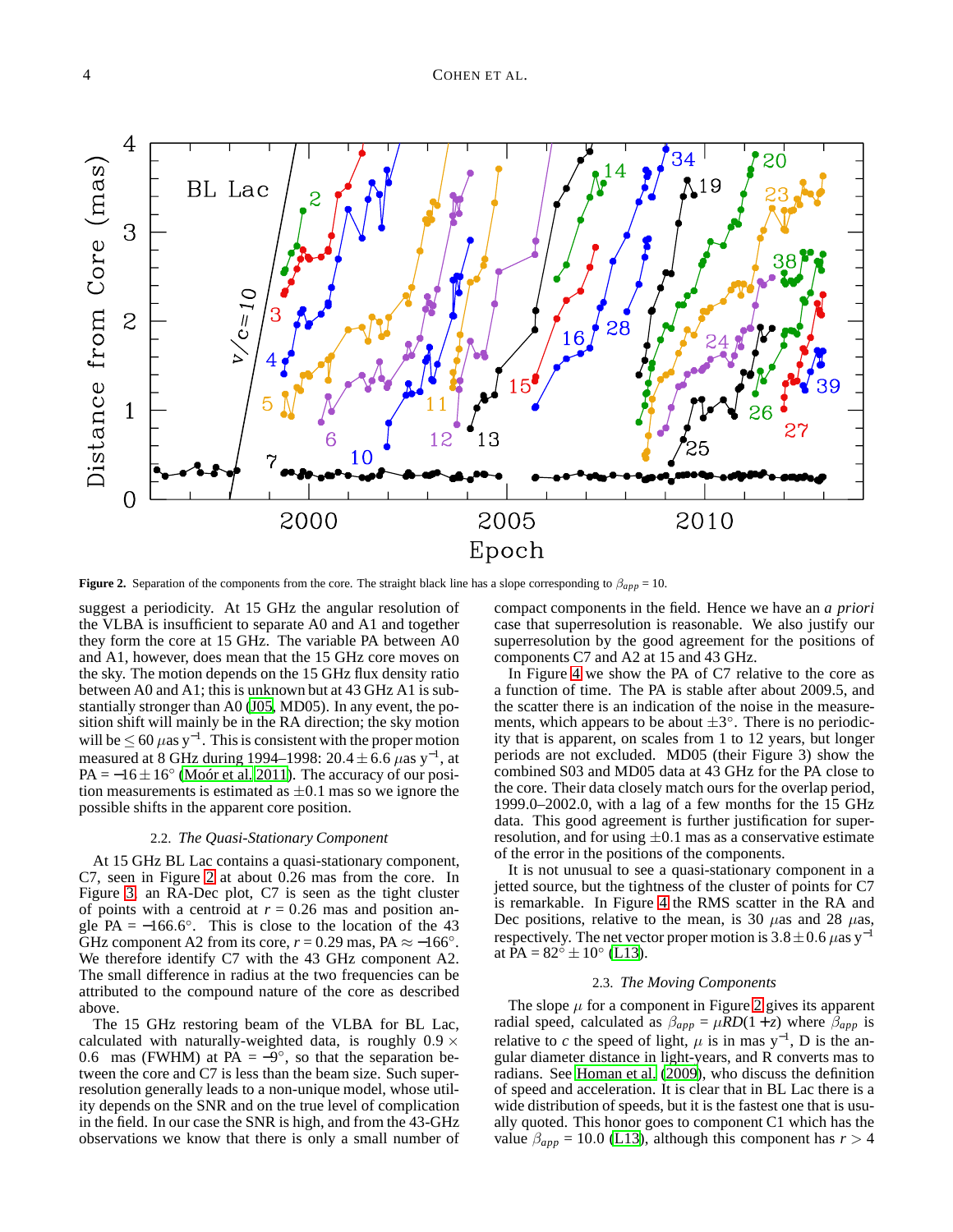



<span id="page-4-1"></span>**Figure 3.** RA-Dec tracks for the components, relative to the core at (0,0). The circle at  $r = 0.25$  mas is for convenience. The cluster of black points is component 7, which we identify as a recollimation shock. The E-W uncertainty is  $\pm 0.1$  mas. The dashed line at PA = −166.6 $\degree$  is an axis that connects the core and the mean of component 7. The solid black triangles are for the 43 GHz component S10. See text.



<span id="page-4-2"></span>**Figure 4.** Position Angle *vs* Epoch for Component 7.

mas and is outside the purview of this paper.

Nineteen of the moving 15 GHz components are shown in Figure [3.](#page-4-1) Five of the components in Figure [2](#page-3-1) are not shown because they have only 4 or 5 epochs each and merely add to the general group of unmarked sources near the axis. The dashed line at  $\overline{PA} = -166.6^{\circ}$  runs from the core through the mean of C7. This axis is roughly parallel to the tracks of the moving components, which surround it in a somewhat symmetrical fashion, except for components C2, C14, and C15. The moving components all appear to start downstream of C7. There is no indication that there are moving components upstream from C7, although we have little angular resolution there. This bears a close resemblance to the moving shocks

generated by the stationary recollimation shock in the numerical simulations by [Lind et al.](#page-9-22) [\(1989\)](#page-9-22), which we discuss in § [3.1.](#page-5-0) At 43 GHz the situation is similar, except for one episode in 2005 when a moving component was seen traveling superluminally from the core to C7 [\(Marscher et al. 2008](#page-9-23)). This suggests that the 43 GHz core itself may possibly be an RCS, and that yet-higher frequency studies may be needed to sort out this situation.

Most of the moving components start near  $r = 0.8$  mas, with only three, C10, C23, and C25 clearly appearing before  $r = 0.6$ mas. This may be due to sensitivity, with most components being born weak and only rising to a measureable flux level after traveling several pc. Or, it might represent a jet phenomenon. This shortage of flux close to component 7 has been discussed by [Bach et al. \(2006](#page-9-24)). Note also that components C10, C23, and C25, which are close to the core, start close to the axis at PA =  $-166.6^{\circ}$ , whereas those that start farther downstream are spread across 0.5 mas surrounding the axis.

[Tateyama \(2009](#page-9-25)), using VLBA archival data at 8 and 15 GHz, described the motions in BL Lac as a succession of ballistic components traveling through a narrow stationary window to the south, running from about 1 to 2 mas. That description is generally consistent with our Figure [3.](#page-4-1) [Caproni et al.](#page-9-5) [\(2013\)](#page-9-5) have published a study of BL Lac that includes an RA-Dec plot like that in Figure [3](#page-4-1) but for 311 points at 6 frequencies from 5 to 43 GHz, all taken from the literature, and all obtained with VLBI between 1979 and 2008. Their Figure 1 is similar to our Figure [3,](#page-4-1) but their individual components are not followed in time.

On the west side of the tracks in Figure [3,](#page-4-1) components C4 and C5 form an envelope that is roughly parallel to the axis. On the east side, however, there are several components, C2, C14 and C15, with large transverse excursions. The 43-GHz component S10 similarly has a large eastern excursion, and two points from the data listed by S03 are included in Figure [3,](#page-4-1) as the solid black triangles. The final points for C2 and S10 are labeled with their epochs. They are close enough together in both space and time that we identify them as the same component, with the spatial difference probably due to a spectral gradient. The independent 15 and 43 GHz observations show that C2 and S10 are real and not artifacts of the observations or reductions. Component 14 occupies the SE region taken by C2, but 7 years later.

Component C2 is contemporaneous with the early part of component C3, which is labeled with the arrow in Figure [3,](#page-4-1) and shown as the large red triangles. C3 stays close to the axis, while C2 moves to the SE. Unfortunately, we have only limited 15 GHz observations immediately prior to 1999, so we cannot see if C3, moving radially, spawned C2 that moved with a large transverse component.

These excursions of the moving components away from the axis are all on the east side, which is in the direction of the general bend in the source seen at  $r > 3$  mas in Figure [1.](#page-1-1) The character of the source changes near 3 mas: the narrow jet becomes a broad low-surface brightness extended region without a sharp ridge. The components there may not be on a pressure maximum, and may have a different character from the ones on the narrow ridge closer to the core.

## <span id="page-4-0"></span>3. THE QUASI-STATIONARY COMPONENT AS A RECOLLIMATION **SHOCK**

A "master" recollimation, or reconfinement, shock (RCS) is a natural, quasi-stationary feature of an MHD wind/jet that is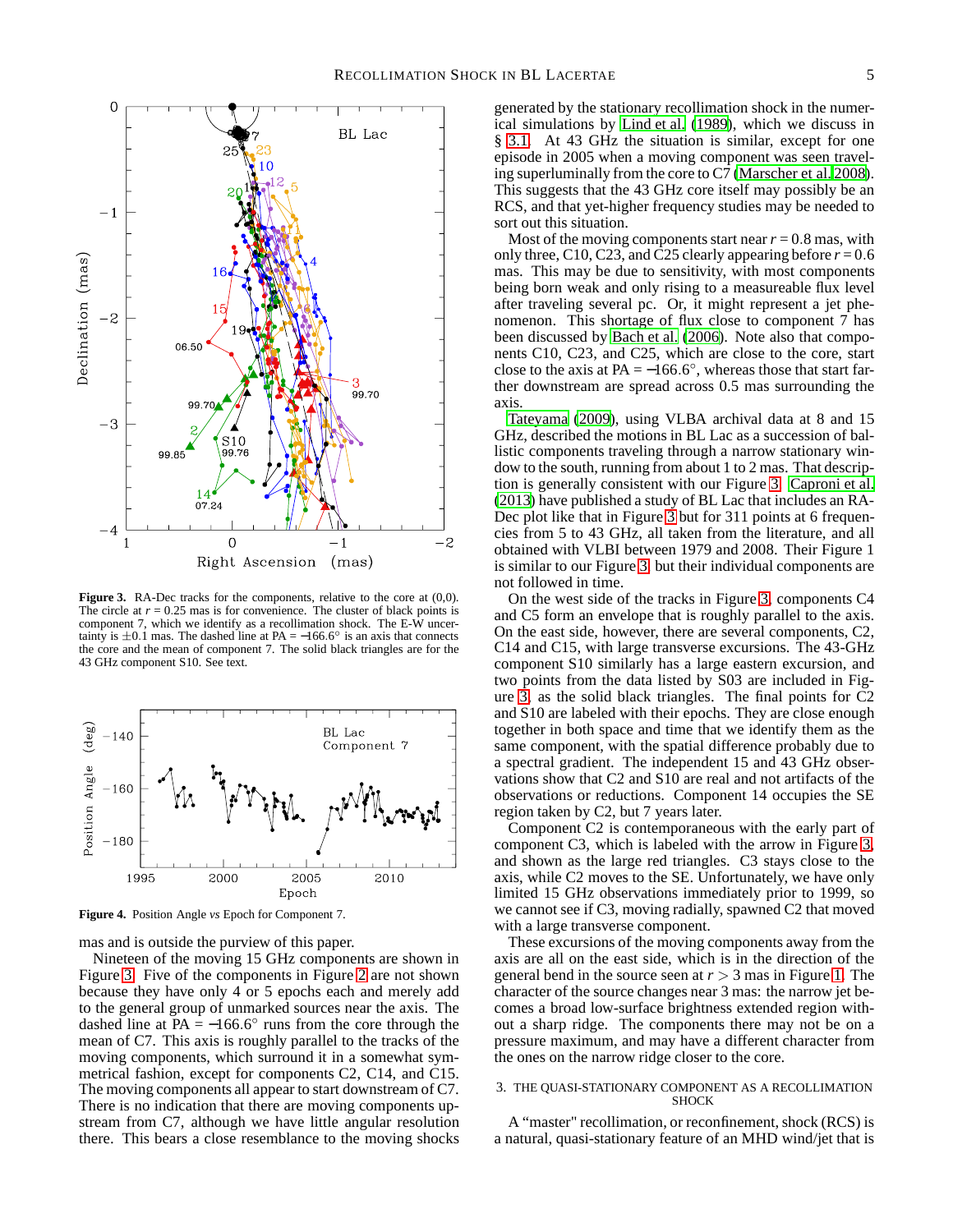**Table 2** Distance to Recollimation Shock

<span id="page-5-1"></span>

| Name          | Z.      | Class       | pc/mas  | theta    | Dist to Shock | $log M_{BH}$ | $\log R$ | Ref   |
|---------------|---------|-------------|---------|----------|---------------|--------------|----------|-------|
| <b>BL</b> Lac | 0.0686  | BLL         | 1.29    | 6        | 0.26          | 8.2          | 5.6      | 1.2   |
| M 87          | 0.00436 | FR I        | 0.08    | 13       | 860           | 9.5          | 6.0      | 1,3,4 |
| 3C 120 S1     | 0.033   | FR I        | 0.65    | 16       | 0.7           | 7.8          | 5.7      | 5,6   |
| 3C 120 C80    |         | .           | $\cdot$ | $\cdots$ | 80            | .            | 7.8      | 6,7   |
| 3C 273        | 0.158   | <b>FSRO</b> | 2.70    | 6        | 0.15          | 9.8          | 4.1      | 8.9   |
| 3C 390.3 S1   | 0.0561  | FR II       | 1.09    | 50       | 0.28          | 8.6          | 4.3      | 10.11 |
|               |         |             |         |          |               |              |          |       |

**References**. — (1) this paper, (2) [Woo & Urry \(2002\)](#page-9-26), (3) [Cheung et al. \(2007\)](#page-9-27), (4) [Gebhardt et al. \(2011\)](#page-9-28), (5) [León-Tavares et al. \(2010\)](#page-9-29), (6) [Grier et al. \(2012\)](#page-9-30), (7) [Agudo et al. \(2012](#page-9-31)), (8) [Jorstad et al. \(2005](#page-9-4)), (9) [Paltani & Türler \(2005](#page-9-32)), (10) [Wandel et al. \(1999](#page-9-33)), (11) [Arshakian et al. \(2010](#page-9-34))

**Note**. — Columns are as follows: (1) common name, (2) redshift, (3) BLL = BL Lacertae object, FR I = Fanaroff-Riley type I, FSRQ = flat-spectrum radio quasar, FR II = Fanaroff-Riley type II, (4) linear scale, (5) angle of inclination of jet to the LOS, (6) projected distance to shock in mas, (7) log mass of the black hole, (8) log deprojected distance to shock in gravitational radii, (9) references

expected to form beyond the "final critical point" – the place where the accelerating and collimating flow becomes causally disconnected from the central engine. Sometimes called the modified fast point (MFP), the final critical point was ignored in early studies of jet acceleration [\(Blandford & Payne 1982;](#page-9-35) [Li et al. 1992\)](#page-9-36); and even the more recent [Vlahakis & Königl](#page-9-37) [\(2003](#page-9-37)), who assumed that the MFP lay infinitely far from the central black hole. However, the MFP has been studied extensively by [Vlahakis et al. \(2000\)](#page-9-38) and by Polko et al. (2010, 2013a, 2013b) who showed that it can lie at a finite distance within a galactic nucleus (e.g.,  $\lesssim 10^6 r_g$  or parsec scale, where  $r_g = GM_{BH}/c^2$  is the black hole gravitational radius). At the MFP the jet has a strong, toroidally-dominated magnetic field, the forward flow is highly *super-magnetosonic* and converging, and even that flow *toward* the central jet axis exceeds the magnetosound speed. Within less than a magnetosound crossing time the flow will converge beyond the final critical point into a strong compressive recollimation wave or shock.

# 3.1. *Theoretical MHD Simulations of the RCS*

<span id="page-5-0"></span>Helical field dominated, super-magnetosonic flow like that expected beyond the MFP has been studied extensively with both non-relativistic and relativistic, two-dimensional MHD simulations [\(Clarke et al. 1986;](#page-9-39) [Lind et al. 1989](#page-9-22); [Komissarov](#page-9-40) [1999;](#page-9-40) [Krause & Camenzind 2001\)](#page-9-41). A strong MHD pinch shock indeed forms quickly, and just beyond it a magnetic chamber that alternately opens and closes, ejecting new jet components forward at trans- (not super-) magnetosonic speeds. Since, to our knowledge, super-magnetosonic, helically-dominated MHD jets have not yet been studied in three dimensional simulations, the details of these results must be considered tentative only. However, it is clear from all the simulations that the RCS dramatically changes the character of the flow, giving birth to a new and more stable *trans*-magnetosonic jet from the previously unstable supermagnetosonic pre-shock jet. See [Meier \(2012,](#page-9-42) §15.2.2.2), [Meier \(2013\)](#page-9-43) for a more detailed discussion.

# 3.2. *Comparison with M 87*

The jet of M 87 contains a quasi-stationary emission region called HST-1,  $\geq$  120 pc from the BH, and several superluminal components ( $\beta_{app,max} = 4.3$ ) downstream from HST-1 [\(Cheung et al. 2007](#page-9-27); [Chang et al. 2010](#page-9-44)). Cheung et al., also [Stawarz et al. \(2006\)](#page-9-45) and [Bromberg & Levinson \(2009](#page-9-46)) discuss HST-1 as a reconfinement or recollimation shock generated by a change in the gradient of the external pressure, and

they suggest that the superluminal components are generated in the HST-1 shock.

Component 7 of BL Lac is analogous to HST-1 in M 87. It is quasi-stationary, and, as shown in Figure [3,](#page-4-1) the superluminal components appear to emanate from it, although there is not enough angular resolution to state definitively that none of the moving components starts upstream of C7. At 43 GHz there is more angular resolution. [Jorstad et al.](#page-9-4) [\(2005\)](#page-9-4) (their Figure 16) show three superluminal components that all start near component A2 (same as the 15 GHz component C7). Additionally, [Marscher et al.](#page-9-23) [\(2008\)](#page-9-23) report an exceptional event in 2005 in which a 43-GHz component appeared to start slightly upstream of the core, and was tracked, moving superluminally, to component A2.

Table [2](#page-5-1) summarizes the details of the shocks in these sources, and the others in [§3.3.](#page-6-1) The objective of the Table is to compare the distances (in gravitational radii) of the putative RCS from the SMBH, in column 8. These values have a large uncertainty, perhaps 0.6 dex.

To calculate the distance we must assume values for the inclination angle  $\theta$  and for M<sub>BH</sub>. For BL Lac we assume  $\theta \approx 6^{\circ}$  as described above, and we take  $\log M_{BH}/M_{\odot} = 8.2$ from [Woo & Urry](#page-9-26) [\(2002\)](#page-9-26). This is lower than the typical values of  $M_{BH}/M_{\odot}$  for BL Lacs reported by [Falomo et al.](#page-9-47) [\(2002\)](#page-9-47),  $\log M_{BH}/M_{\odot} \sim 8.6$ , but their sample was small and had a large variance, and did not include BL Lac. Using  $log M_{BH}/M_{\odot} = 8.2$  gives R  $\sim 4 \times 10^5$  r<sub>g</sub>. This value is uncertain enough that there is no need to consider adding the distance of the core from the BH itself.

For M 87 [Cheung et al. \(2007\)](#page-9-27) derive a limit to the deprojected distance of HST-1 by using the maximum observed superluminal speed and the corresponding maximum angle to the LOS,  $26^\circ$ . In our opinion the maximum angle is unrealistic, and it is preferable to estimate the distance by using the angle that minimizes the Lorentz factor,  $\theta = 13^\circ$ . M 87 is not selected on the basis of its beamed flux density as is BL Lac, and it would be inappropriate to use a further reduction in the angle. Thus we adopt  $R = 300$  pc as the de-projected distance from the BH to HST-1. The mass of the BH in M 87 is estimated as  $6.6 \times 10^9$  M<sub>☉</sub> [\(Gebhardt et al. 2011\)](#page-9-28), giving a distance to HST-1 of about  $10<sup>6</sup> r<sub>g</sub>$ . Component 7 in BL Lac and HST-1 in M 87 are both quasi-stationary, and they are at similar gravitational distances from their black holes. In both objects the major superluminal motions are seen downstream of the stationary component. HST-1 is presumed to be a recollimation shock, and we suggest that component 7 is one,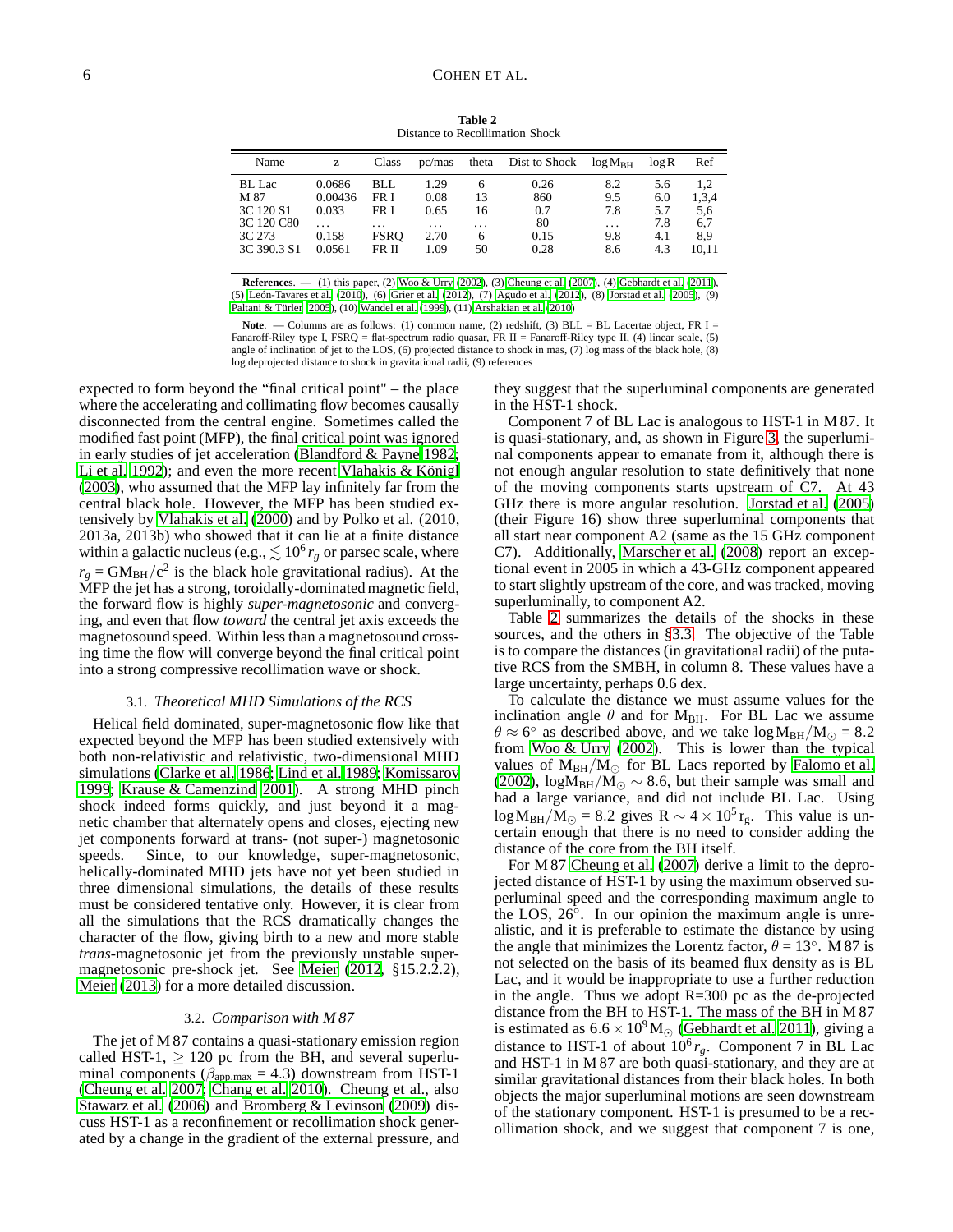also.

In the [Lind et al.](#page-9-22) [\(1989\)](#page-9-22) strong-field, super-magnetosonic simulations, successive pairs of shocks appear downstream of the recollimation shock. They move in a narrow "nose cone" (a post-RCS, trans-magnetosonic flow) where the pressure is much higher than it is in the surrounding cocoon, due to plasma confinement by a toroidal magnetic field. We have suggested that C7 in BL Lac is an RCS, and we now suggest that the fast components downstream of C7 are *moving* shocks in this post-RCS flow.

The comparison of the BL Lac observations with the [Lind et al.](#page-9-22) [\(1989\)](#page-9-22) simulations is striking, and lends credence to the idea that C7, like HST-1 in M 87, is indeed a recollimation shock. However, some details, including the transverse excursions seen in Figure [3,](#page-4-1) have no analog in the axisymmetric simulations.

## <span id="page-6-1"></span>3.3. *Quasi-Stationary Components in Other AGN*

Many AGN show quasi-stationary components in parsecscale images; see e.g. [J05](#page-9-4), Figure 16 and [L13,](#page-9-0) Figure 3. In this section we briefly discuss such components in two radio galaxies, 3C 120 and 3C 390.3, and one quasar, 3C 273. Their details are in Table [2.](#page-5-1) 3C 120, like M 87, is an FR I radio galaxy and these objects, according to standard unification theory, are the parent population of the BL Lacs. MOJAVE images at 15 GHz show that 3C 120 has a quasi-stationary component, called S1 by [León-Tavares et al. \(2010](#page-9-29)), 0.7 mas from the core. Taking  $\dot{\theta} \approx 16^{\circ}$  [\(Agudo et al. 2012\)](#page-9-31) and  $\rm M_{BH}$   $\approx$  $6.7 \times 10^7 M_{\odot}$  [\(Grier et al. 2012\)](#page-9-30) gives R  $\approx 5 \times 10^5$  r<sub>g</sub>.

In 3C 120 numerous radio components seen at 15 GHz appear to start at or near S1 and move superluminally downstream [\(León-Tavares et al. 2010\)](#page-9-29). At 43 GHz, however, [\(Gómez et al. 2001;](#page-9-48) [Jorstad et al. 2005\)](#page-9-4) it is seen that several components start close to the core and pass through S1. This difference may be due to the differing angular resolutions, but possibly also to the spectra of the components, which may be strongly inverted when the components first come out of the core. In addition, 3C 120 had 5 or 6 optical flares that were closely correlated in time to the back-extrapolated passage of the 15 GHz superluminal components through the component S1 [\(León-Tavares et al. 2010\)](#page-9-29). The flares were not wellcorrelated with the times when the back-extrapolated superluminal components were at the core. During the appropriate time period there were 7 radio components, so it appears that the correspondence between the optical flares and the times when the superluminal radio components were at S1 is good. León-Tavares et al. discuss the statistics of this association.

Table [2](#page-5-1) shows that S1 in 3C 120 is at a distance from the BH that is comparable to those of HST-1 for M 87 and C7 for BL Lac; superluminal components from the nearby core move through it, and it appears to have a connection with optical flare events. We agree with [León-Tavares et al. \(2010\)](#page-9-29) that S1 is probably an RCS.

3C 120 also has a quasi-stationary component 80 mas from the core, and [Agudo et al. \(2012](#page-9-31)) suggest that it is an RCS. However, this component is 1-2 orders of magnitude farther from the BH than are the other RCS in Table [2,](#page-5-1) and furthermore the main superluminal components in 3C 120 lie far *upstream* from C80. We therefore suggest that component C80 in 3C 120 is of a different character from HST-1 in M 87, C7 in BL Lac, and S1 in 3C 120.

3C 273 is a flat-spectrum radio quasar that has a quasistationary component in its jet at 0.15 mas from the core, seen in VLBA images at 43 GHz [\(Jorstad et al. 2005;](#page-9-4) [Savolainen et al. 2006\)](#page-9-49). Estimates of  $\theta$  in the literature range from 3.3◦ [\(Hovatta et al. 2009\)](#page-9-3) to 10◦ [\(Savolainen et al.](#page-9-49) [2006\)](#page-9-49); for this paper we will use  $\theta \approx 6^{\circ}$  [\(J05](#page-9-4)). Using  $M_{BH} \approx$ 6.6 × 10<sup>9</sup>M<sub>☉</sub> [\(Paltani & Türler 2005\)](#page-9-32) gives R  $\approx 1.2 \times 10^4$  r<sub>g</sub>. This value for  $R/r_g$  is about two orders of magnitude smaller than the values for BL Lac, M 87 and 3C 120. The low distance estimate does not preclude its being an RCS, but it may be of a different character from those discussed above. Another difference is that, like many radio loud quasars, 3C 273 has a predominantly transverse EVPA in the jet, whereas the BL Lac objects have a predominantly longitudinal EVPA.

3C 390.3 is an FR II radio galaxy with a jet that has  $\Gamma \sim 2$ and  $\theta \sim 50^{\circ}$  [\(Arshakian et al. 2010](#page-9-34)). [Arshakian et al.](#page-9-34) [\(2010\)](#page-9-34) combined their 15 GHz VLBA observations with observations made by the MOJAVE group, for a total of 21 epochs during 1994-2008. They identified a quasi-stationary component (S1) 0.28 mas from the core. Taking M<sub>BH</sub>  $\sim$  4 × 10<sup>8</sup>M<sub>☉</sub> [\(Wandel et al. 1999](#page-9-33)) gives  $R/r_g \sim 2 \times 10^4$ . This value is comparable to the value for 3C 273, and smaller than the others. Again, this difference does not disqualify S1 from being an RCS, but it may have a different character from those in M 87, BL Lac, and 3C 120.

In 3C 390.3 numerous 15 GHz components appear to arise within a few tenths of a parsec of S1, and move downstream with  $\beta_{\text{app}} \sim 1$ . During 1994-2008 3C 390.3 had 8 optical or UV flares, and their peaks occurred close to the times when the back-extrapolated moving components were at the location of S1 [\(Arshakian et al. 2010\)](#page-9-34). The flares were not wellcorrelated with the times when the back-extrapolated moving components were at the core. This behavior is like that in 3C 120. The flares appear to be connected with the passage of the superluminal components through S1.

#### 4. THE MOVING COMPONENTS AS PROPAGATING MAGNETO-ACOUSTIC MHD WAVES OR SHOCKS

<span id="page-6-0"></span>In [§1](#page-0-0) we briefly reviewed the subject of polarization in BL Lacs to justify our assumption that the magnetic field in the jet is in the form of a helix with a high pitch angle. We also assume that the magnetic pressure is stronger than the plasma fluid pressure. This allows us to invoke MHD to explain the observed phenomena. The conditions in the post-shock jet in the MHD recollimation shock simulations discussed in [§3.1](#page-5-0) are surprisingly similar to the actual state of the BL Lac jet downstream from Component 7. In the simulations, the RCS is essentially non-dissipative, the new trans-magnetosonic jet still has a strong magnetic field (strong in the sense that the field contributes significantly to the jet dynamics), and the field retains its helical configuration. Furthermore, such a jet should display both kinds of classical magneto-acoustic waves (and shocks) — the MHD slow and fast modes – particularly along the jet axis. These waves are disturbances in the longitudinal direction, or P (pressure) waves. In this section we discuss slow and fast magneto-acoustic waves that, we suggest, form the moving components in the jet.

## 4.1. *Slow MHD Waves and Shocks in the BL Lac Jet*

Classical slow MHD waves are the lower branch of the magneto-acoustic modes. They compress only the jet plasma and not the magnetic field, and they propagate with a phase speed of only

<span id="page-6-2"></span>
$$
V_S = \pm \left\{ \frac{1}{2} \left[ c_{ms}^2 - \left( c_{ms}^4 - 4 c_s^2 V_A^2 \cos^2 \chi \right)^{1/2} \right] \right\}^{1/2} \tag{1}
$$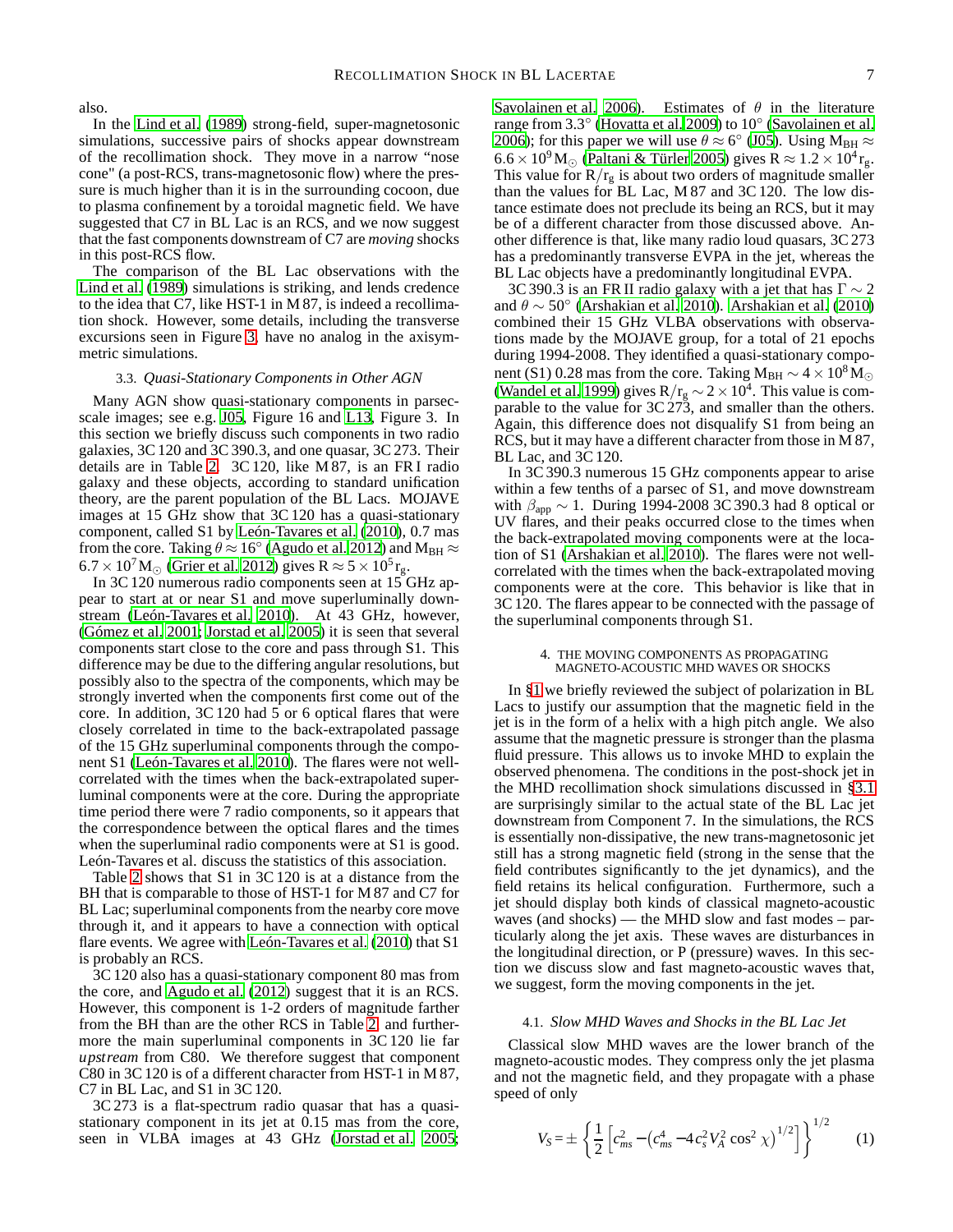where  $\chi$  is the angle between the wave propagation and magnetic field directions,  $V_A \equiv B/(4\pi\rho)^{1/2}$  is the scalar Alfvén speed,  $c_s \equiv (\gamma p/\rho)^{1/2}$  is the plasma sound speed,  $c_{ms} \equiv (V_A^2 + V_A^2)$  $(c_s^2)^{1/2}$  is the magnetosound speed, and *B*, *p*, *ρ*, and  $\gamma$  are the magnetic field strength, plasma pressure, mass density, and adiabatic index, respectively. Note: for the sake of straightforward discussion, we give here, and in equation [\(2\)](#page-7-0) below, the non-relativistic versions of the slow and fast wave expressions. The full relativistic versions (again in the fluid frame) are given in the Appendix and are used in our actual computations.

Note that the propagation speed of the slow wave depends on whether the magnetic forces internally dominate the plasma or vice-versa and on the angle  $\chi$  of propagation of the wave to the magnetic field. In our magnetic model for BL Lac  $(V_A^2 >> c_s^2)$  the (non-relativistic) slow wave speed is given by  $\ddot{V_S} \approx (c_s \ddot{V_A}/c_{ms}) \cos \chi \sim c_s \cos \chi$ . So, the slow wave is a simple sound wave  $(V<sub>S</sub> = c<sub>s</sub>)$  *along* the magnetic field, but it propagates more slowly skew to the field and has  $V_s = 0$  normal to it. Slow MHD shocks also can occur, propagating at speeds faster than *VS*.

Slow MHD waves propagating along the axis of the BL Lac jet through the helical magnetic field will have a very slow speed in the frame of the jet for two reasons. First, the wave will be traveling skew to the helical field, so its speed will be even less than the sound speed (because  $\cos \chi$  could be much less than unity); and, second, if the field dominates, the sound speed could be quite low, so that  $V_S < c_s \ll V_A$ . Since slow MHD waves/shocks still compress the plasma (but not the field), they should produce a visible enhancement in the local synchrotron emission in the jet. However, that emission could be almost stationary with respect to the moving jet and mainly reflect the speed of the jet plasma beam when measured by the observer. Waves of this type would conform to the idea that the moving components travel with the beam, and that the Lorentz factor of the beam can be found from the speed of the components. This use of the slow magnetoacoustic mode could provide a justification for saying that the pattern speed equals the beam speed, in the proper circumstances.

# 4.2. *Fast MHD Waves and Shocks in the BL Lac Jet*

The upper branch of the magneto-acoustic modes, the fast MHD wave, compresses not only the plasma but also the magnetic field itself. Its propagation phase speed is given by the *positive* root of the dispersion relation

<span id="page-7-0"></span>
$$
V_F = \pm \left\{ \frac{1}{2} \left[ c_{ms}^2 + \left( c_{ms}^4 - 4 c_s^2 V_A^2 \cos^2 \chi \right)^{1/2} \right] \right\}^{1/2} \tag{2}
$$

When the magnetic field dominates and the Alfvén speed exceeds  $c_s$ , the speed of this wave is a very fast  $V_F = V_A$  along the magnetic field, and normal to the field an even faster  $V_F = c_{ms}$ .

In contrast to the slow mode, fast MHD waves have no problem propagating along the jet axis at high speeds. In fact, if the helical field is in a fairly tight coil,  $\cos^2 \chi$  will be small, and the fast wave speed will approach the full magnetosound speed. Furthermore, fast MHD shocks with  $V_{shock} > V_F$  are quite possible, most probably occurring when a new, strong blast of plasma attempts to propagate up the magnetic coil.

Fast MHD waves, therefore, are likely to be responsible for the fastest moving components in BL Lac. In addition, because of their ability to compress the fairly strong magnetic field, they fit well into the model for synchrotron emission that has been applied to BL Lac by [Hughes et al.](#page-9-50) [\(1989\)](#page-9-50). The only difference is that the initial field here is in an ordered helix, not in a tangled configuration.

# <span id="page-7-3"></span>4.3. *A Simple MHD Model for the Moving Components*

The considerable variation in the speeds of the components in Figure [2](#page-3-1) is commonly seen in superluminal sources [\(L13](#page-9-0)), and the reasons usually given for this are that the components are due to shocks of different strength, that  $\theta$  is variable, or that there are sub-beams of varying speed and direction. Here we suggest a slightly different model in which the speed of the waves or shocks that form the components may vary, but largely because they are of two different wave or shock types (slow and fast magneto-acoustic waves), in addition to there being different speeds within the two classes. The detailed distribution of speeds is presumed to be set by variability at the RCS. Also, we assume that the speed of the beam and the viewing angle  $\hat{\theta}$  are fixed, the latter at 6°.

The model has two steps: (a) assume that the slowest speed in Figure [2](#page-3-1) results from a slow mode wave of negligible speed in the jet frame and, from this, calculate the beam speed; (b) assume that the fastest speed in Figure [2](#page-3-1) results from a fast mode wave traveling on the beam which, in turn, has the speed found in (a). This gives the speed of the fastest fast wave.

The model has three important speeds:  $\beta_{\text{beam}}^{\text{gal}}$ , the speed of the beam in the galaxy frame, and the speed of the wave in the beam and galaxy frames,  $\beta_{\text{wave}}^{\text{beam}}$  and  $\beta_{\text{wave}}^{\text{gal}}$ . These are related by the relativistic velocity addition formula

<span id="page-7-2"></span>
$$
\beta_{\text{wave}}^{\text{gal}} = \frac{\beta_{\text{wave}}^{\text{beam}} + \beta_{\text{beam}}^{\text{gal}}}{1 + \beta_{\text{wave}}^{\text{beam}} \beta_{\text{beam}}^{\text{gal}}}
$$
(3)

In addition,  $\beta_{\text{wave}}^{\text{gal}}$  is related to the observed  $\beta_{\text{app}}$  by the formula

<span id="page-7-1"></span>
$$
\beta_{\rm app} = \frac{\beta_{\rm wave}^{\rm gal} \sin \theta}{1 - \beta_{\rm wave}^{\rm gal} \cos \theta} \tag{4}
$$

and each speed has a corresponding Lorentz factor  $\Gamma = (1 \beta^{2})^{-1/2}.$ 

Now assume that the slowest speed in Figure [2](#page-3-1) represents the apparent speed of the slowest slow wave on the beam. From Figure [2](#page-3-1) we choose the propagation of C5 from about 1999 to 2001 to represent the speed of the jet plus the slowest slow wave, or  $\beta_{\text{app,Swave}}^{\text{gal}} = 2.1$ . From Eqn [4](#page-7-1) with  $\theta = 6^{\circ}$ ,  $\beta_{\text{Swave}}^{\text{gal}} = 0.958$  and  $\Gamma_{\text{Swave}}^{\text{gal}} = 3.5$ . We now assume the limiting case in which the slow wave speed (Eqn [1\)](#page-6-2) is small in the frame of the beam, or  $\beta_{\text{Swave}}^{\text{beam}} \sim 0$ . This gives us the beam speed itself,  $\beta_{\text{beam}}^{\text{gal}} \approx 0.958$  or  $\Gamma_{\text{beam}}^{\text{gal}} \approx 3.5$ . In this model, the slowest observed component indicates the actual speed of the beam.

The magnetosound speed in the jet can then be found by assuming that the fastest observed component speed is due to the fastest fast magneto-acoustic wave, or  $\beta_{app,Fwave}^{gal} = 10$ . Then, from Eqn [4,](#page-7-1)  $\beta_{\text{Fwave}}^{\text{gal}} = 0.995$  and  $\Gamma_{\text{Fwave}}^{\text{gal}} = 10.1$ . Invert-ing Eqn [3](#page-7-2) and taking  $\beta_{\text{beam}}^{\text{gal}} \approx 0.958$  gives  $\beta_{\text{Fwave}}^{\text{beam}} \approx 0.793$  and  $\Gamma_{\text{Fwave}}^{\text{beam}} \approx 1.6$ 

In this model the beam is relativistic,  $\Gamma_{\text{beam}}^{\text{gal}} \approx 3.5$ , the fast MHD wave is mildly relativistic in the beam frame,  $\Gamma_{\text{Fwave}}^{\text{beam}} \approx$ 1.6, and the slow MHD wave has negligible speed relative to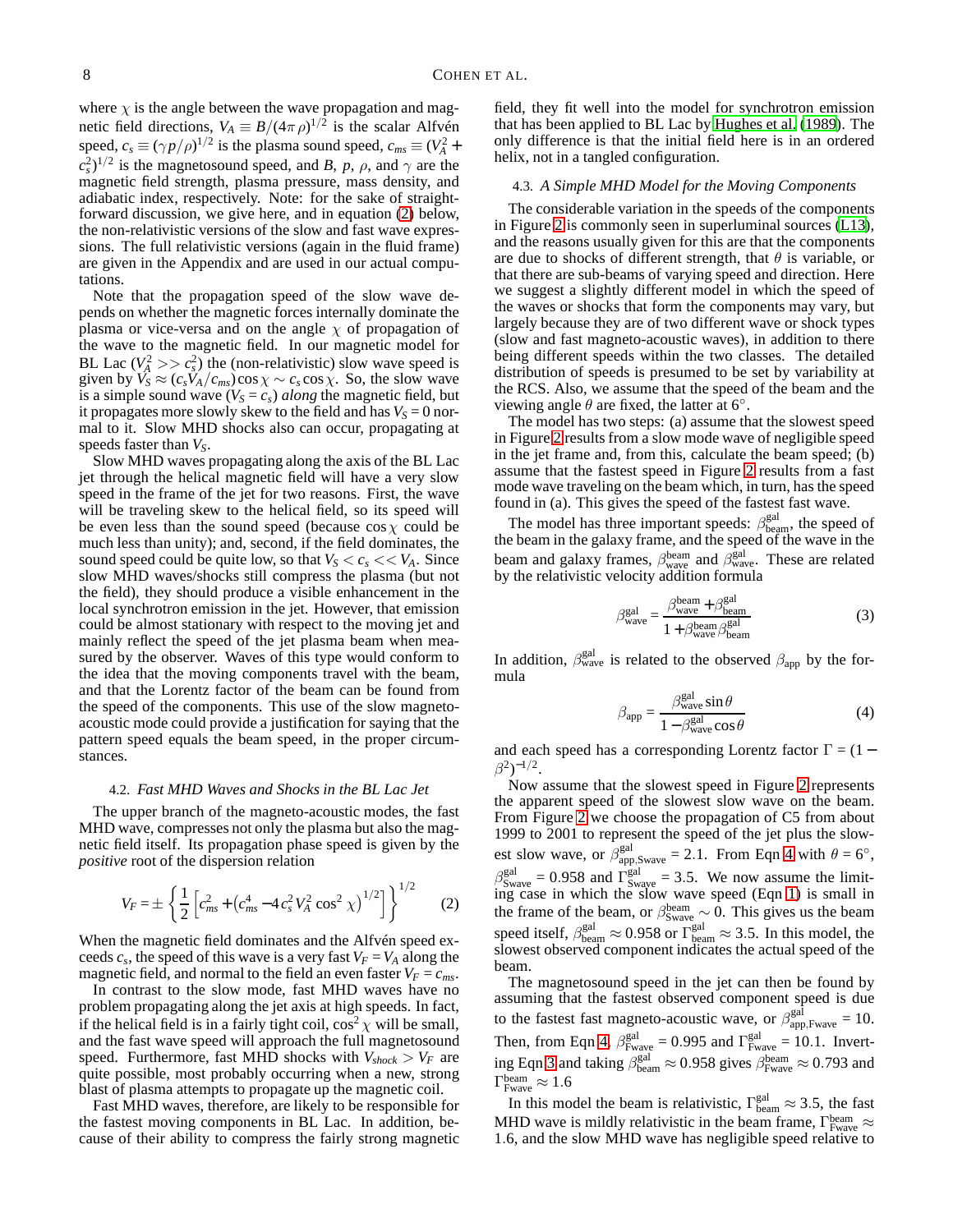the plasma. However, while this model assumes that in the jet the internal magnetic forces dominate the plasma forces  $(V_A > c_s)$ , there is no information about the configuration or orientation of the magnetic field relative to the jet flow. This can be determined from the propagation of Alfvén waves, but such waves are not considered in this paper. They will, however, be presented in Paper II.

The beam itself has  $\Gamma_{\text{beam}}^{\text{gal}} \approx 3.5$ , a value lower than has been found in some other studies; e.g. [Caproni et al. \(2013\)](#page-9-5) who find  $\Gamma_{\text{beam}}^{\text{gal}} \approx 5.4$ . However, our value is adequate to suppress the flux density from the counter jet (see Figure [1\)](#page-1-1). For  $\Gamma_{\text{beam}}^{\text{gal}} \approx 3.5$  and  $\theta = 6^{\circ}$  the Doppler factor  $\delta \approx 6$ , and the jet to counter-jet flux-density ratio is of order  $\delta^{4-2\alpha} \sim 10^4$ , taking the spectral index of the jet as  $\alpha = -0.55$  [\(Hovatta et al. 2014\)](#page-9-51).

Note that relativistic velocity addition is highly nonlinear. For the fast wave,  $\Gamma_{\text{Fwave}}^{\text{beam}} \approx 1.6$  and  $\Gamma_{\text{beam}}^{\text{gal}} \approx 3.5$ ; the combination gives  $\Gamma_{\text{Fwave}}^{\text{gal}} \approx 10$ . Here is a case where the Lorentz factor for the pattern is 3 times that for the beam. This is a general result and does not depend on the strength of the magnetic field in the jet model. For example, models for blazars with weak, tangled fields that are compressed by propagating shocks also can have moderate beam Lorentz factors with mildly relativistic shocks in the jet frame, and yet produce very fast, highly relativistic component speeds in the observer's frame.

### 5. DISCUSSION

<span id="page-8-0"></span>The results presented in this paper may have rather wide application, because there are theoretical reasons for believing that all extragalactic jets may have strong magnetic fields (relative to the kinetic pressure) and a recollimation shock [\(Meier 2013](#page-9-43)). The objects in Table 1 are close to the Earth so the linear resolution on them is good, and yet the recollimation shock in BL Lac is at the limit of angular resolution at 15 GHz. Thus higher frequencies or space VLBI will be necessary to study many more AGN, and to look for evidence of an RCS. The characteristics to look for in nearby objects are a stationary and bright feature (the candidate RCS)  $\lesssim 10^6 r_g$ from the core, a transverse magnetic field in that feature, and superluminal components that appear to emanate from the RCS.

We have included the class of each of the five objects in Table [2](#page-5-1) in column 3. Standard arguments (e.g. Chiaberge et al. 2000) based on orientation unify BL Lacs with FR I objects, and flat-spectrum radio quasars (FSRQ) with FR II objects. Thus we consider BL Lac, M 87 and 3C 120 as one group, and 3C 273 and 3C 390.3 as another. Column 8 of Table [2](#page-5-1) shows that the RCS in the FSRQ/FR II group is one to two orders of magnitude closer to the BH than those in the BL Lac/FR I group (component C80 in 3C 120 is excluded from this comparison; see [§3.3\)](#page-6-1). Although the statistics of this comparison are weak, the result is interesting and suggests that the inner jets in the two groups of sources may differ in some way. In addition, these groups are not magnetically homogeneous. BL Lac has longitudinal EVPA but 3C 120 has transverse EVPA; [Gómez et al. \(2008\)](#page-9-52) suggest that this is caused by a helical magnetic field of low pitch angle. M 87 is unpolarized near the core at 15 GHz [\(Zavala & Taylor 2002\)](#page-9-53). At HST-1 (the RCS) the RM-corrected EVPA is longitudinal, but it is transverse between the knots. 3C 273 displays a transverse gradient in its RM [\(Zavala & Taylor 2005;](#page-9-16) [Asada et al.](#page-9-54) [2008;](#page-9-54) [Hovatta et al. 2012\)](#page-9-14) that suggests it has a helical magnetic field whose pitch angle is not small. Although the con-

ventional picture says that this should result in a longitudinal EVPA, in fact the EVPA is predominantly transverse in 3C 273. For 3C 390.3 any polarized flux is undetectable i.e. weak [\(Taylor et al. 2001\)](#page-9-55), as it is in most radio galaxies [\(Lister & Homan 2005\)](#page-9-9).

In making the model we used in [§4.3](#page-7-3) we assumed that the speed of the beam is constant. This is unlikely to be true, but it is convenient and provides a way to estimate the speeds of the beam and the fast-mode wave. We can set a lower limit for the beam speed as follows. BL Lac is strongly one-sided and the jet-to-counterjet flux-density ratio is of order  $10<sup>3</sup>$  or more. The appropriate limit, assuming BL Lac has symmetric opposite beams, is  $\delta^{4-2\alpha} > 1000$  where  $\delta$  is the Doppler factor and  $\alpha = -0.55$ , and so  $\delta > 3.9$  and  $\Gamma_{\text{beam}} > 2$ . If we use the value  $\theta = 6^\circ$  then there is an upper limit, found by noting that the MHD waves propagate downstream on the beam, increasing the net speed seen by the observer. The fastest observed speed is  $\beta_{app} = 10$ , and with  $\theta = 6^\circ$  this gives  $\Gamma_{\text{beam}} < 10$ . If we relax the condition  $\theta = 6^\circ$ , then there is no upper limit within this geometric framework.

The observed pattern is faster than the beam, for a component generated by a fast-mode MHD wave. For the particular model we have used, the fastest observed superluminal component has  $\Gamma_{\text{Fwave}}^{\text{gal}} \approx 10$ , and  $\Gamma_{\text{beam}}^{\text{gal}} \approx 3.5$ . The pattern is approximately 3 times faster than the beam. This result has consequences for unification theory, if it is confirmed. The standard picture says that BL Lacs and FR I galaxies form one class, with BL Lacs seen end-on and FR I's seen closer to the equatorial plane. Analyses based on this idea have difficulties, however, in that some properties, including luminosity ratios and superluminal motion, over-predict the amount of radio flux that should be seen in the compact components [\(Chiaberge et al. 2000\)](#page-9-56). This would be alleviated if our model result is generally correct for BL Lacs, that the Lorentz factor for the beam is smaller than the Lorentz factor for the superluminal motion. On the other hand, such a general reduction in Lorentz factor for the beams will also reduce the Doppler factors, and that will exaggerate the difficulties that already exist in explaining very high brightness temperatures [\(Kovalev et al. 2005;](#page-9-57) [Sokolovsky 2013\)](#page-9-58).

#### 6. CONCLUSIONS

<span id="page-8-1"></span>The set of 110 images of BL Lac, observed with the VLBA at 15 GHz between 1999.2 and 2013.0, provides a remarkable view of the jet of this exceptional AGN. The jet has a strong quasi-stationary component (C7) at  $r \approx 0.26$  mas from the core. Fast superluminal components appear to emanate from C7, in a manner strikingly similar to the ejection of fast shocks from the RCS that is seen in 2D RMHD numerical simulations of jets that have a dominant, helical magnetic field. Furthermore, C7 is analogous to the component HST-1 in M 87, which has been called an RCS. We therefore identify C7 as an RCS in the BL Lac jet.

A simple model is employed, one that uses the observed slowest and fastest moving components, with the assumption that they are manifestations of slow and fast magneto-acoustic waves propagating downstream on the relativistic beam. The model assumes that  $\theta = 6^\circ$  and that the beam speed is constant. The result of fitting the model to the data is that the Lorentz factor for the beam is  $\Gamma_{\text{beam}}^{\text{gal}} \approx 3.5$ , and that the fast magnetoacoustic wave has a speed relative to the beam of  $\beta_{\text{Fwave}}^{\text{beam}} \approx$ 0.79. This is mildly relativistic, with  $\Gamma_{\text{Fwave}}^{\text{beam}} \approx 1.6$ . These give the observed pattern speed  $\beta_{\rm app} = 10.$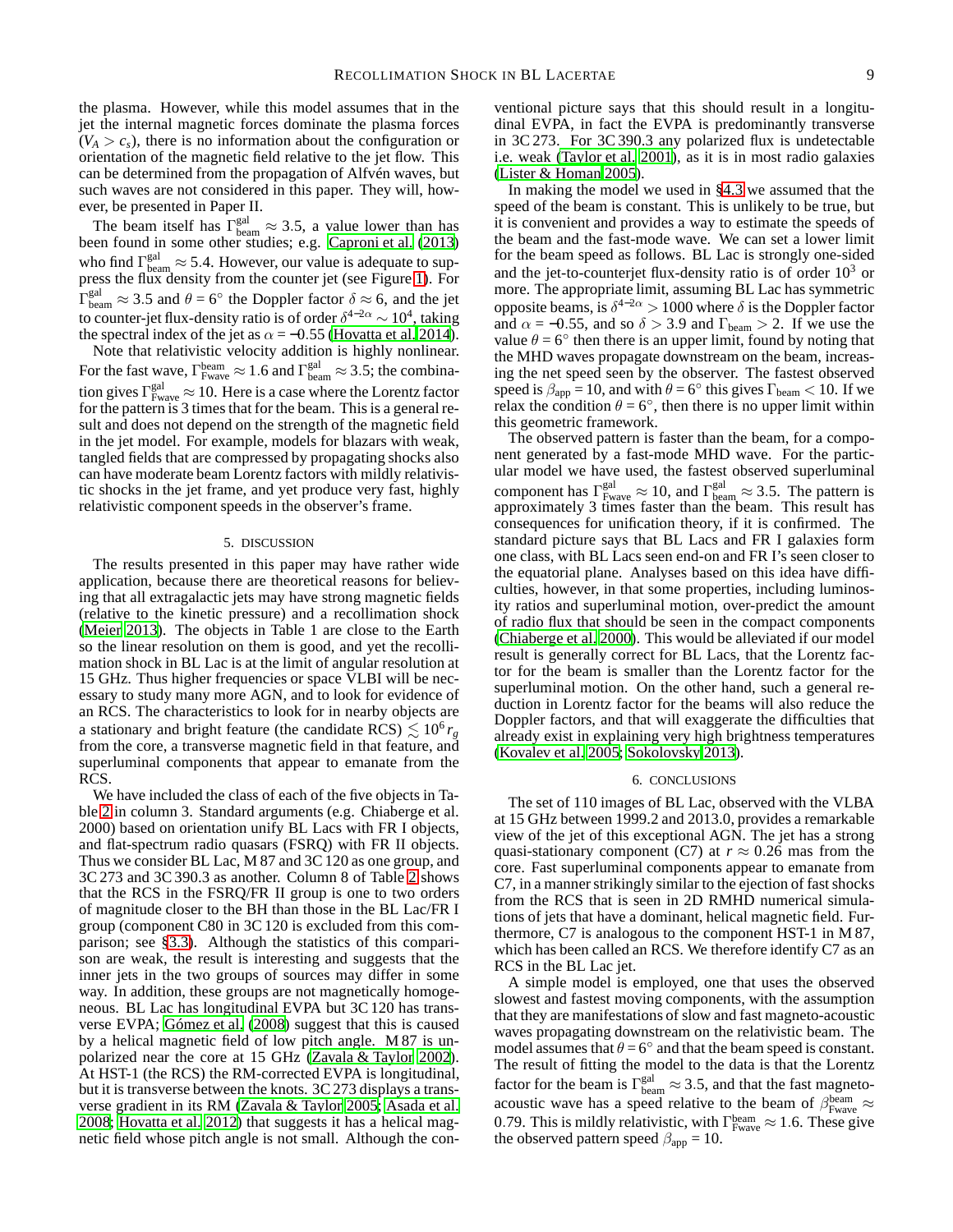In the model, the Lorentz factor of the observed pattern is approximately 3 times larger than the Lorentz factor of the beam. This difference is in the correct sense to help alleviate difficulties in the BL Lac – FR I unification; but it is in the wrong sense to reduce the difficulties seen in explaining very high brightness temperatures.

We thank the anonymous referee whose comments substantially improved the paper. We are grateful to Ken Kellermann and the rest of the MOJAVE team for their comments and for their years of work in producing the data base that makes this work possible. TH was supported in part by a grant from the Jenny and Antti Wihuri foundation and by the Academy of Finland project number 267324. YYK is partly supported by the Russian Foundation for Basic Research (project 13-02-12103), Research Program OFN-17 of the Division of Physics, Russian Academy of Sciences, and the Dynasty Foundation. ABP was supported by the "Nonstationary processes in the Universe" Program of the Presidium of the Russian Academy of Sciences. TGA acknowledges support by DFG project number Os 177/2-1. The VLBA is a facility of the National Radio Astronomy Observatory, a facility of the National Science Foundation that is operated under cooperative agreement with Associated Universities, Inc. The MOJAVE program is supported under NASA-Fermi grant 11- Fermi11-0019. Part of this research was carried out at the Jet Propulsion Laboratory, California Institute of Technology, under contract with the National Aeronautics and Space Administration. This research has made use of NASA's Astrophysics Data System.

# REFERENCES

- <span id="page-9-31"></span>Agudo, I., Gómez, J.-L., Casadio, C., Cawthorne, T.V. & Roca-Sogorb, M. 2012, ApJ, 752, 92
- <span id="page-9-34"></span>Arshakian, T. G., León-Tavares, J., Lobanov, A. P., et al. 2010, MNRAS, 401, 1231
- <span id="page-9-15"></span>Asada, K., Inoue, M., Uchida, Y. et al. 2002, PASJ, 54, L39
- <span id="page-9-54"></span>Asada, K., Inoue, M., Kameno, S. & Nagai, H. 2008, ApJ, 675, 79
- <span id="page-9-24"></span>Bach, U., Villata, M., Raiteri, C. M., et al. 2006, A&A, 456, 105
- <span id="page-9-11"></span>Blandford, R. 1993, in Astrophysical Jets, Astrophysics and Space Science Library (Cambridge: Cambridge Univ. Press), Vol. 103, 15
- <span id="page-9-35"></span>Blandford, R. D., & Payne, D. G. 1982, MNRAS, 199, 883
- <span id="page-9-46"></span>Bromberg, O., & Levinson, A. 2009, ApJ, 699, 1274
- <span id="page-9-5"></span>Caproni, A., Abraham, Z., & Monteiro, H. 2013, MNRAS, 428, 280
- <span id="page-9-44"></span>Chang, C. S., Ros, E., Kovalev, Y. Y., & Lister, M. L. 2010, A&A, 515, A38
- <span id="page-9-27"></span>Cheung, C. C., Harris, D. E., & Stawarz, Ł. 2007, ApJ, 663, L65
- <span id="page-9-56"></span>Chiaberge, M., Celotti, A., Capetti, A., & Ghisellini, G. 2000, A&A, 358,
- 104
- <span id="page-9-39"></span>Clarke, D. A., Norman, M. L., & Burns, J. O. 1986, ApJ, 311, L63
- <span id="page-9-2"></span>Cohen, M. H., Lister, M. L., Homan, D. C., et al. 2007, ApJ, 658, 232
- <span id="page-9-47"></span>Falomo, R., Kotilainen, J. K., & Treves, A. 2002, ApJ, 569, L35
- <span id="page-9-12"></span>Gabuzda, D. C., Murray, E., & Cronin, P. 2004, MNRAS, 351, L89
- <span id="page-9-8"></span>Gabuzda, D. C., Pushkarev, A. B. & Cawthorne, T. V. 2000, MNRAS, 319, 1109
- <span id="page-9-28"></span>Gebhardt, K., Adams, J., Richstone, D., et al., 2011, ApJ, 729, 119
- <span id="page-9-48"></span>Gómez, J.-L., Marscher, A. P., Alberdi, A., Jorstad, S. & Agudo, I. 2001, ApJ, 561, L161
- <span id="page-9-52"></span>Gómez, J.-L., Marscher, A. P., Jorstad, S. G, Agudo, I & Roca-Sogorb, M. 2008, ApJ, 681, L72
- <span id="page-9-30"></span>Grier, C. J., Peterson, B. M., Pogge, R. W., et al., 2012, ApJ, 755, 60
- <span id="page-9-21"></span>Homan, D. C., Kadler, M., Kellermann, K. I., et al. 2009, ApJ, 706, 1253
- <span id="page-9-3"></span>Hovatta, T., Valtaoja, E., Tornikoski, M., & Lähteenmäki, A. 2009, A&A, 494, 527
- <span id="page-9-14"></span>Hovatta, T., Lister, M. L., Aller, M. F., et al. 2012, AJ, 144, 105
- <span id="page-9-51"></span>Hovatta, T. et al. 2014, AJ, in press; [arXiv:1404.0014](http://arxiv.org/abs/1404.0014)
- <span id="page-9-50"></span>Hughes, P. A., Aller, H. D., & Aller, M. F. 1989, ApJ, 341, 68
- <span id="page-9-4"></span>Jorstad, S. G., Marscher, A. P., Lister, M. L., et al. 2005, AJ, 130, 1418 [\(J05](#page-9-4)) Komissarov, S. S. 1999, MNRAS, 308, 1069
- <span id="page-9-57"></span><span id="page-9-40"></span>Kovalev, Y. Y., Kellermann, K. I., Lister, M. L., et al. 2005, AJ, 130, 2473
- Kovalev, Y. Y., Lobanov, A. P., Pushkarev, A. B., & Zensus, J. A. 2008,
- A&A, 483, 759
- <span id="page-9-41"></span>Krause, M., & Camenzind, M. 2001, A&A, 380, 789
- <span id="page-9-29"></span>León-Tavares, J., Lobanov, A. P., Chavushyan, V. H., et al. 2010, ApJ, 715, 355
- <span id="page-9-36"></span>Li, Z.-Y., Chiueh, T., & Begelman, M. C. 1992, ApJ, 394, 459
- <span id="page-9-22"></span>Lind, K. R., Payne, D. G., Meier, D. L., & Blandford, R. D. 1989, ApJ, 344, 89
- <span id="page-9-9"></span>Lister, M. L., & Homan, D. C. 2005, AJ, 130, 1389
- <span id="page-9-1"></span>Lister, M. L., & Marscher, A. P. 1997, ApJ, 476, 572
- Lister, M. L., Cohen, M. H., Homan, D. C., et al. 2009, AJ, 138, 1874
- <span id="page-9-0"></span>Lister, M. L., Aller,M. F., Aller, H. D., et al. 2013, AJ, 146, 120 [\(L13\)](#page-9-0)
- <span id="page-9-10"></span>Lyutikov, M., Pariev, V. I. & Gabuzda, D. C. 2005, MNRAS, 360, 869
- <span id="page-9-23"></span>Marscher, A. P., Jorstad, S. G., D'Arcangelo, F. D., et al. 2008, Nature, 452, 966
- <span id="page-9-42"></span>Meier, D. L. 2012, "Black Hole Astrophysics: The Engine Paradigm", Springer, 2012
- <span id="page-9-43"></span>Meier, D. 2013 in "The Innermost Regions of Relativistic Jets and Their Magnetic Fields", EPJ Web of Conferences, 61, 01001
- <span id="page-9-20"></span>Moór, A., Frey, S., Lambert, S. B., Titov, O. A., & Bakos, J. 2011, AJ, 141, 178
- <span id="page-9-7"></span>Mutel, R. L., & Denn, G. R. 2005, ApJ, 623, 79 (MD05)
- <span id="page-9-18"></span>O'Sullivan, S. P., & Gabuzda, D. C. 2009a, MNRAS, 393, 429 —. 2009b, MNRAS, 400, 26
- <span id="page-9-32"></span>Paltani S. & Türler, M. 2005, A&A, 435, 811
- Polko, P., Meier, D. L., & Markoff, S. 2010, ApJ, 723, 1343
- —. 2013, MNRAS, 428, 587
- —. 2014, MNRAS, 438, 959
- Pushkarev, A. B., Lister, M. L., Kovalev, Y. Y., & Savolainen, T. 2009, A&A, 507, L33
- <span id="page-9-19"></span>Pushkarev, A. B., Hovatta, T., Kovalev, Y. Y., et al. 2012, A&A, 545, A113
- <span id="page-9-49"></span>Savolainen, T., Wiik, K., Valtaoja, E., & Tornikoski, M. 2006, A&A, 446, 71
- Sokolovsky, K. V., Kovalev, Y. Y., Pushkarev, A. B., & Lobanov, A. P. 2011, A&A, 532, A38
- <span id="page-9-58"></span>Sokolovsky, K. V. 2013, Proceedings of Science, 11th EVN Symposium, 109
- <span id="page-9-45"></span>Stawarz, Ł., Aharonian, F., Kataoka, J., et al. 2006, MNRAS, 370, 981
- <span id="page-9-6"></span>Stirling, A. M., Cawthorne, T.V., Stevens, J. A., et al. 2003, MNRAS, 341, 405 (S03)
- <span id="page-9-25"></span>Tateyama, C. E. 2009, ApJ, 705, 877
- <span id="page-9-55"></span>Taylor, G. B., Hough, D. H. & Venturi, T. 2001 ApJ, 559, 703
- <span id="page-9-13"></span>Taylor, A. R. & Zavala, R. 2010, ApJ, 722, L183
- <span id="page-9-37"></span>Vlahakis, N., & Königl, A. 2003, ApJ, 596, 1080
- <span id="page-9-38"></span>Vlahakis, N., Tsinganos, K., Sauty, C., & Trussoni, E. 2000, MNRAS, 318, 417
- <span id="page-9-33"></span>Wandel A., Peterson B. M. & Malkan M. A. 1999, ApJ, 526, 579
- <span id="page-9-26"></span>Woo, J.-H. & Urry, C. M. 2002, ApJ, 579, 530
- <span id="page-9-17"></span>Zamaninasab, M., Savolainen, T., Clausen-Brown, E. et al. 2013, MNRAS, 436, 3341
- <span id="page-9-53"></span>Zavala, R. T. & Taylor, G. B. 2002, ApJ, 566, L9
- <span id="page-9-16"></span>—. 2005, ApJ, 626, L73

# APPENDIX

## RELATIVISTIC ACOUSTIC MHD WAVES

Here we present the relativistic expressions for the slow and fast MHD wave counterparts to equations [\(1\)](#page-6-2) and [\(2\)](#page-7-0). They are found in the same manner as the non-relativistic versions, but using the relativistic MHD equations instead [\(Meier 2012,](#page-9-42) §9.5.2.1): the equations are linearized about zero-velocity flow with all quantities having small perturbations proportional to  $exp[i(k \cdot x - \omega t)]$ ; keeping only acoustic perturbations ( $k \times \delta V = 0$ ) produces a quadratic equation in  $V^2$  with two roots. Using the